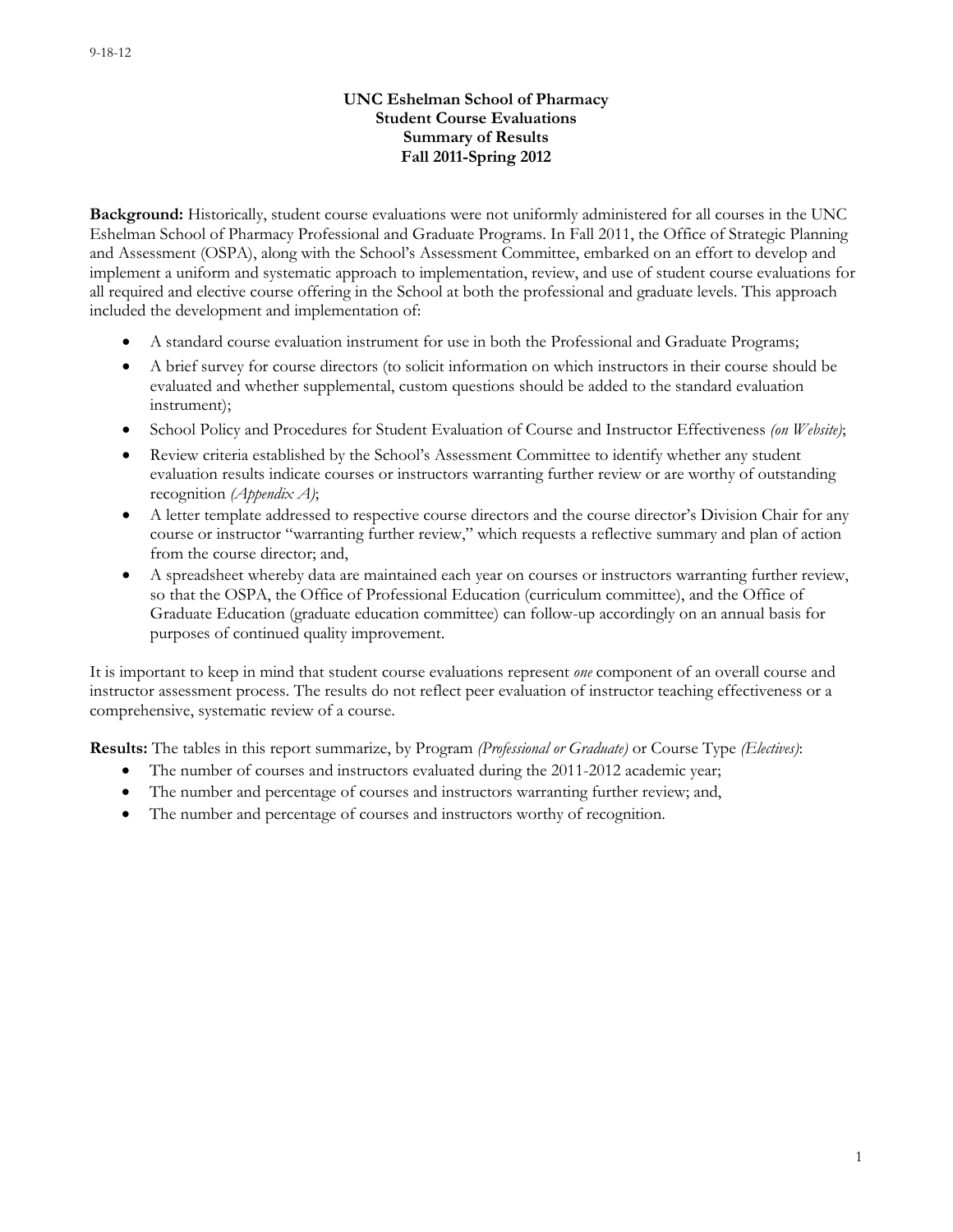# **PROFESSIONAL PROGRAM**

# **COURSES**

|             | <b>Professional Program</b><br><b>Courses Evaluated</b> | <b>Warrant Further Review</b> |           | <b>Worthy of Recognition</b> |          |
|-------------|---------------------------------------------------------|-------------------------------|-----------|------------------------------|----------|
| Semester    |                                                         | %                             |           | π                            | %        |
| Fall 2011   | 20                                                      |                               | $5.00\%$  |                              | $5.00\%$ |
| Spring 2012 | 9                                                       |                               | $10.53\%$ |                              | $5.26\%$ |
| Combined    | 39                                                      |                               | $7.69\%$  |                              | $5.13\%$ |

|                | Professional Program - Courses: Warrant Further Review |                                              |                 |                                                       |                                    |                                                                                                                                   |                                                                                     |  |  |  |
|----------------|--------------------------------------------------------|----------------------------------------------|-----------------|-------------------------------------------------------|------------------------------------|-----------------------------------------------------------------------------------------------------------------------------------|-------------------------------------------------------------------------------------|--|--|--|
| Semester       | Course<br>Number                                       | Course<br>Title                              | Program<br>Year | Course<br><b>Director</b>                             | Response<br>Rate                   | Criteria<br>$\mathbf{Met}^1$                                                                                                      | Action/Status <sup>2</sup>                                                          |  |  |  |
| Fall<br>2011   | Course X<br>(removed for<br>confidentiality)           | Course X<br>(removed for<br>confidentiality) | PY1             | Course Director X<br>(removed for<br>confidentiality) | $100$ out of<br>164<br>$(60.98\%)$ | Median<br>"overall<br>rating of<br>course" $<$ 3<br>("Fair" or<br>"Poor")                                                         | Letter sent to<br>Course Director X;<br>reflective<br>summary and plan<br>received. |  |  |  |
| Spring<br>2012 | Course Y<br>(removed for<br>confidentiality)           | Course Y<br>(removed for<br>confidentiality) | PY1             | Course Director Y<br>(removed for<br>confidentiality) | $111$ out of<br>161<br>$(68.94\%)$ | Median<br>"overall<br>rating of<br>course" $<$ 3<br>("Fair" or<br>"Poor")                                                         | Letter sent to<br>Course Director Y;<br>reflective<br>summary and plan<br>received. |  |  |  |
| Spring<br>2012 | Course Z<br>(removed for<br>confidentiality)           | Course Z<br>(removed for<br>confidentiality) | PY1             | Course Director Z<br>(removed for<br>confidentiality) | $113$ out of<br>161<br>$(70.19\%)$ | $\geq$ 25% of<br>respondents<br>selected<br>"Disagree"<br>or "Strongly<br>Disagree" or<br>"Fair" or<br>"Poor" to $3$<br>questions | Letter sent to<br>Course Director Z;<br>reflective<br>summary and plan<br>received. |  |  |  |

*1 Review Criteria, Appendix A.*

<sup>2</sup>*Information available upon request.*

| Professional Program - Courses: Worthy of Recognition                                                               |                 |         |                 |                 |                         |  |  |  |  |
|---------------------------------------------------------------------------------------------------------------------|-----------------|---------|-----------------|-----------------|-------------------------|--|--|--|--|
| Course<br>Course<br>Course<br>Response<br>Program<br>Semester<br>Title<br>Year<br>Rate<br><b>Director</b><br>Number |                 |         |                 |                 |                         |  |  |  |  |
| Fall 2011                                                                                                           | <b>PHCY 423</b> | Medchem | PY <sub>2</sub> | Scott Singleton | 121 out of 150 (80.67%) |  |  |  |  |
| 162 out of 162 (100%)<br>Basic Pharmaceutics 2<br>Spring 2012<br><b>PHCY 411</b><br>Russ Mumper<br>PY1              |                 |         |                 |                 |                         |  |  |  |  |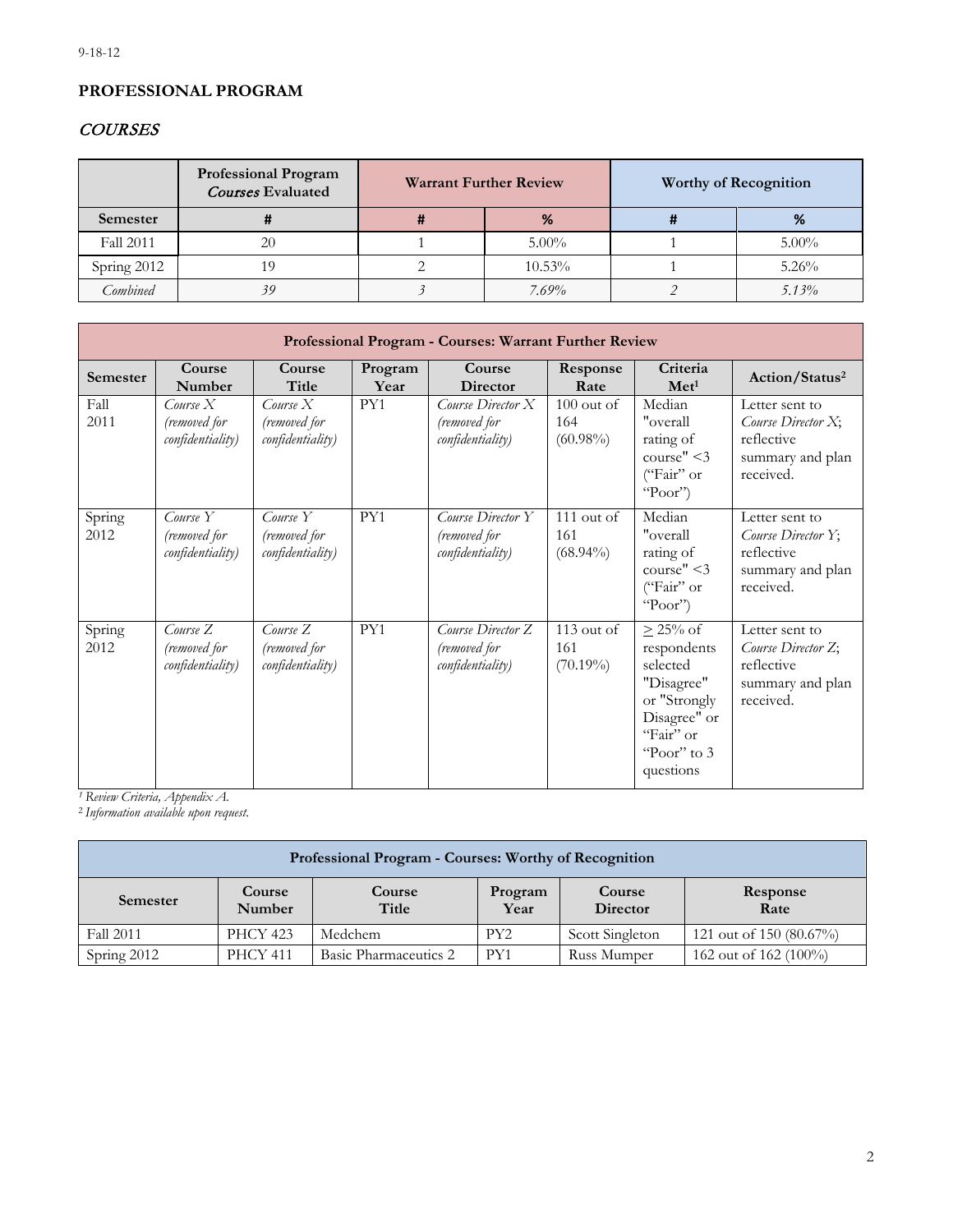# **PROFESSIONAL PROGRAM**

## INSTRUCTORS

|                  | <b>Professional Program</b><br>Instructors Evaluated <sup>1.2</sup> | <b>Warrant Further Review</b> |          | Worthy of Recognition <sup>3</sup> |
|------------------|---------------------------------------------------------------------|-------------------------------|----------|------------------------------------|
| <b>Semester</b>  |                                                                     | %                             |          | %                                  |
| <b>Fall 2011</b> | 81                                                                  |                               | $0.00\%$ | $9.88\%$                           |
| Spring 2012      | 58                                                                  |                               | $0.00\%$ | $12.07\%$                          |
| Combined         | 39                                                                  |                               | $0.00\%$ | 10.79%                             |

<sup>1</sup> Course Directors identify instructors to be evaluated by students; there are no requirements on number of contact hours taught in order to be evaluated. Therefore, *some instructors may have taught only one class session; whereas, other instructors may have taught numerous times in one or more courses.*<br><sup>2</sup> If an instructor was **evaluated** in more than one course (per semester), the

<sup>3</sup>If an instructor **met criteria** in more than one course (per semester), the instructor is only counted once (per semester).

| Professional Program - Instructors: Worthy of Recognition |                         |                   |                                              |                 |                          |  |  |  |  |
|-----------------------------------------------------------|-------------------------|-------------------|----------------------------------------------|-----------------|--------------------------|--|--|--|--|
| Semester                                                  | Instructor <sup>4</sup> | Course<br>Number  | <b>Course Title</b>                          | Program<br>Year | <b>Response Rate</b>     |  |  |  |  |
| <b>Fall 2011</b>                                          | Adam Persky             | <b>PHCY 203</b>   | Physiology                                   | PY1             | 133 out of 165 (80.61%)  |  |  |  |  |
| <b>Fall 2011</b>                                          | Adam Persky             | <b>PHCY 413</b>   | Kinetics                                     | PY <sub>2</sub> | 137 out of 151 (90.73%)  |  |  |  |  |
| Fall 2011                                                 | <b>Bob Dupuis</b>       | PHCY 449          | Immunology/ID                                | PY3             | 67 out of 154 (43.51%)   |  |  |  |  |
| Fall 2011                                                 | Christine Walko         | <b>PHCY 447</b>   | Hem/Onc                                      | PY3             | 114 out of 154 (74.03%)  |  |  |  |  |
| Fall 2011                                                 | Macary Marciniak        | PHCY 441          | Immunization Certification                   | PY3             | 65 out of 153 (42.48%)   |  |  |  |  |
| Fall 2011                                                 | Phil Rodgers            | PHCY 443          | Derm/Endo                                    | PY <sub>2</sub> | 101 out of 150 (67.33%)  |  |  |  |  |
| Fall 2011                                                 | Ralph Raasch            | PHCY 449          | Immunology/ID                                | PY3             | 67 out of 154 (43.51%)   |  |  |  |  |
| <b>Fall 2011</b>                                          | Robert Shrewsbury       | PHCY 401L         | Pharmaceutical Skills Lab                    | PY1             | 153 out of 164 (93.29%)  |  |  |  |  |
| Fall 2011                                                 | Robert Shrewsbury       | PHCY 403L         | Pharmaceutical Skills Lab                    | PY <sub>2</sub> | 148 out of 151 (98.01%)  |  |  |  |  |
| <b>Fall 2011</b>                                          | Robert Shrewsbury       | PHCY 405L         | Pharmaceutical Skills Lab                    | PY3             | 145 out of 153 (94.77%)  |  |  |  |  |
| <b>Fall 2011</b>                                          | Scott Singleton         | <b>PHCY 423</b>   | Medchem                                      | PY <sub>2</sub> | 121 out of 150 (80.67%)  |  |  |  |  |
| Spring 2012                                               | Debra Kemp              | <b>PHCY 444</b>   | Pharmacotherapy 4 -<br>Cardiology/Nephrology | PY <sub>2</sub> | 65 out of 149 (43.62%)   |  |  |  |  |
| Spring 2012                                               | Jay Campbell            | <b>PHCY 432</b>   | Pharmacy Law & Ethics                        | PY3             | 152 out of 153 (99.35%)  |  |  |  |  |
| Spring 2012                                               | Lindsey Kennedy         | <b>PHCY 446</b>   | Pharmacotherapy 5 -<br>Neurology/Psychiatry  | PY <sub>2</sub> | 59 out of 146 (40.41%)   |  |  |  |  |
| Spring 2012                                               | Lisa Dinkins            | PHCY 404L         | Pharmaceutical Care Lab 4                    | PY <sub>2</sub> | 76 out of 150 (50.67%)   |  |  |  |  |
| Spring 2012                                               | Macary Marciniak        | <b>PHCY 434-C</b> | Pharmacy Practice<br>Management - Community  | PY3             | 39 out of 63 (61.90%)    |  |  |  |  |
| Spring 2012                                               | Robert Shrewsbury       | PHCY 402L         | Pharmaceutical Care Lab 2                    | PY1             | 128 out of 161 (79.50%)  |  |  |  |  |
| Spring 2012                                               | Robert Shrewsbury       | PHCY 404L         | Pharmaceutical Care Lab 4                    | PY <sub>2</sub> | 76 out of 150 (50.67%)   |  |  |  |  |
| Spring 2012                                               | Russ Mumper             | <b>PHCY 411</b>   | Basic Pharmaceutics 2                        | PY1             | 162 out of 162 (100.00%) |  |  |  |  |

*4 There are 13 unique instructors who received a "worthy of recognition". Two instructors received a "worthy of recognition" each semester, thus the combined total of 15 in summary table.*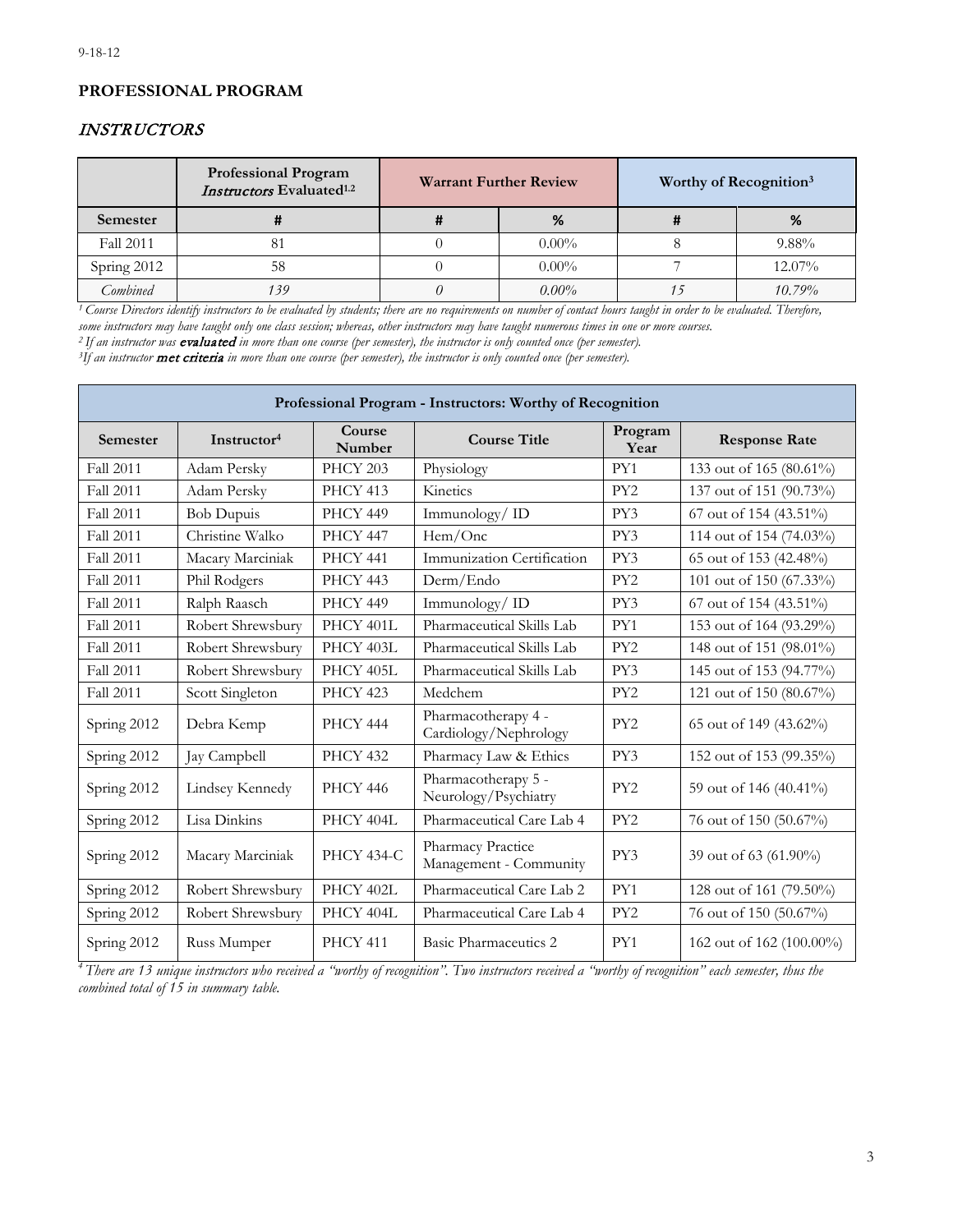# **GRADUATE PROGRAM**

# **COURSES**

|             | <b>Graduate Program</b><br>Courses Evaluated | <b>Warrant Further Review</b> |          | <b>Worthy of Recognition</b> |
|-------------|----------------------------------------------|-------------------------------|----------|------------------------------|
| Semester    |                                              | %                             |          | <br>%                        |
| Fall 2011   |                                              |                               | 11.11%   | $3.33\%$                     |
| Spring 2012 |                                              |                               | $0.00\%$ | 16.67%                       |
| Combined    |                                              |                               | $6.67\%$ | 26.67%                       |

| <b>Graduate Program - Courses: Warrant Further Review</b> |                                              |                                              |                                                       |                      |                                                                        |                                                                                                                            |  |  |  |
|-----------------------------------------------------------|----------------------------------------------|----------------------------------------------|-------------------------------------------------------|----------------------|------------------------------------------------------------------------|----------------------------------------------------------------------------------------------------------------------------|--|--|--|
| Semester                                                  | <b>Course</b><br>Number                      | Course<br>Title                              | Course<br>Director                                    | Response<br>Rate     | Criteria<br>Met <sup>1</sup>                                           | Action/Status <sup>2</sup>                                                                                                 |  |  |  |
| Fall 2011                                                 | Course A<br>(removed for<br>confidentiality) | Course A<br>(removed for<br>confidentiality) | Course Director A<br>(removed for<br>confidentiality) | 8 out of 14<br>(57%) | Median "overall<br>rating of course"<br>$\leq$ 3 ("Fair" or<br>"Poor") | Letter sent to <i>Course</i><br>Director $A$ (removed for<br>confidentiality);<br>reflective summary<br>and plan received. |  |  |  |

*1 Review Criteria, Appendix A.*

<sup>2</sup>*Information available upon request.*

| <b>Graduate Program - Courses: Worthy of Recognition</b>                                                       |                  |                                              |                           |                      |  |  |  |  |  |  |
|----------------------------------------------------------------------------------------------------------------|------------------|----------------------------------------------|---------------------------|----------------------|--|--|--|--|--|--|
| <b>Semester</b>                                                                                                | Course<br>Number | Course<br>Title                              | Course<br><b>Director</b> | <b>Response Rate</b> |  |  |  |  |  |  |
| Fall 2011                                                                                                      | <b>DPET 833</b>  | <b>Experimental Design Clinical Research</b> | Heyward Hull              | 6 out of 11 $(55\%)$ |  |  |  |  |  |  |
| Fall 2011                                                                                                      | MEDC 807         | Foundations of Chemical Biology: Org         | David Lawrence            | 3 out of 4 $(75%)$   |  |  |  |  |  |  |
| Molecular Target-based Drug Delivery<br>Fall 2011<br>Michael Jarstfer<br>5 out of 6 $(83%)$<br><b>MEDC 833</b> |                  |                                              |                           |                      |  |  |  |  |  |  |
| Spring 2012                                                                                                    | <b>DPOP 872</b>  | Proposal Writing in DPOP                     | Betsy Sleath              | 4 out of 4 $(100\%)$ |  |  |  |  |  |  |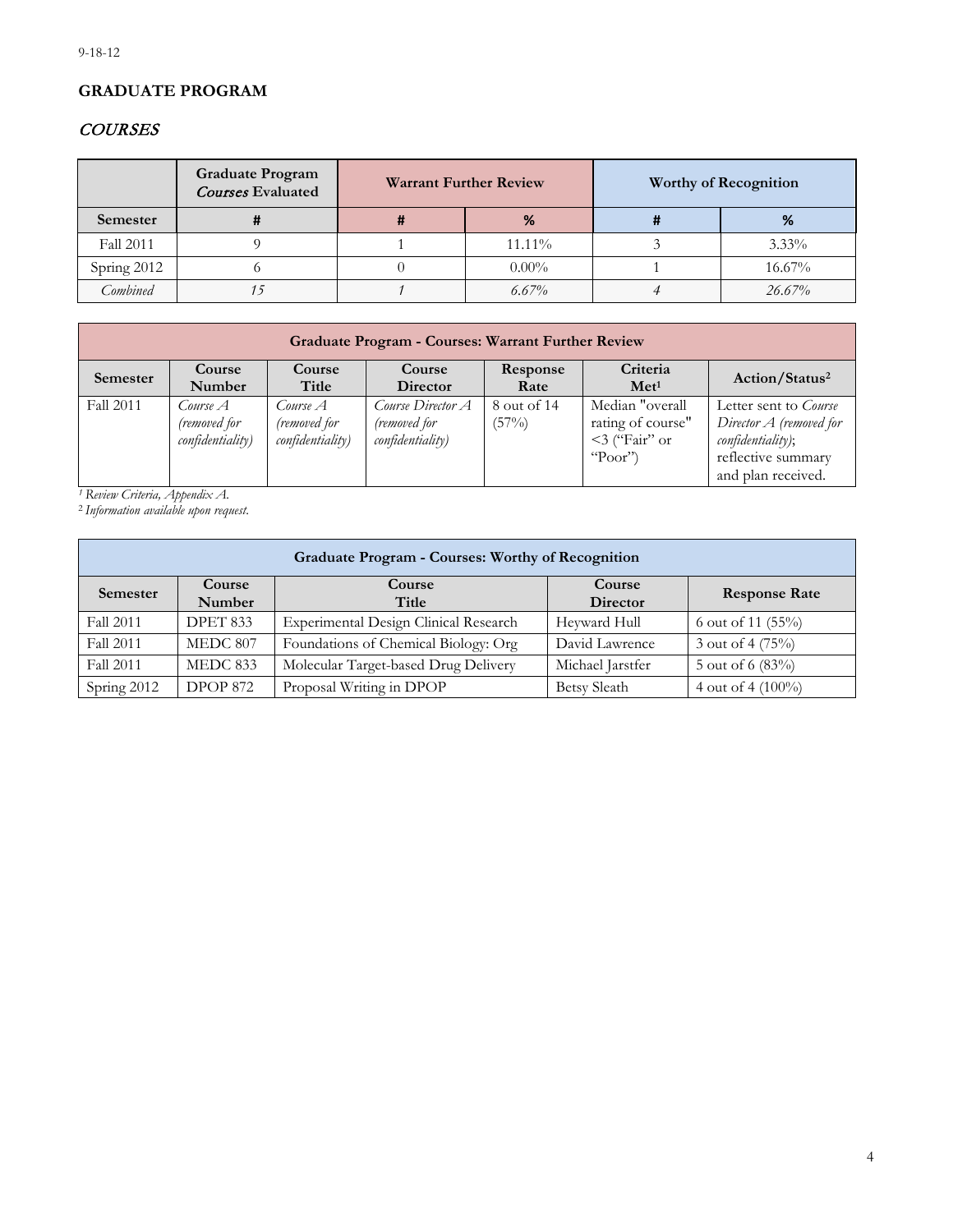# **GRADUATE PROGRAM**

## INSTRUCTORS

|             | <b>Graduate Program</b><br>Instructors Evaluated <sup>1,2</sup> | <b>Warrant Further Review</b> |          | Worthy of Recognition <sup>3</sup> |
|-------------|-----------------------------------------------------------------|-------------------------------|----------|------------------------------------|
| Semester    |                                                                 | %                             |          | %                                  |
| Fall 2011   | 44                                                              |                               | $2.27\%$ | 11.36%                             |
| Spring 2012 | 26                                                              |                               | $3.85\%$ | 23.08%                             |
| Combined    |                                                                 |                               | 2.86%    | $15.71\%$                          |

*1 Course Directors identify instructors to be evaluated by students; there are no requirements on number of contact hours taught in order to be evaluated. Therefore, some instructors may have taught only one class session; whereas, other instructors may have taught numerous times in one or more courses.*

<sup>3</sup> If an instructor **met criteria** in more than one course (per semester), the instructor is only counted once (per semester).

|                | <b>Graduate Program - Instructors: Warrant Further Review</b> |                                                   |                                                   |                         |                                                                                                                                                                                                                                        |                                                                                                                                                                                                                                  |  |  |  |  |
|----------------|---------------------------------------------------------------|---------------------------------------------------|---------------------------------------------------|-------------------------|----------------------------------------------------------------------------------------------------------------------------------------------------------------------------------------------------------------------------------------|----------------------------------------------------------------------------------------------------------------------------------------------------------------------------------------------------------------------------------|--|--|--|--|
| Semester       | Instructor                                                    | Course<br>Number                                  | Course<br>Title                                   | Response<br>Rate        | Criteria<br>Met <sup>1</sup>                                                                                                                                                                                                           | Action/Status <sup>2</sup>                                                                                                                                                                                                       |  |  |  |  |
| Fall<br>2011   | Instructor 1<br>(name removed for<br>confidentiality)         | Course 1 (name<br>removed for<br>confidentiality) | Course 1 (name<br>removed for<br>confidentiality) | 8 out of 14<br>(57%)    | $\geq$ 25% of<br>respondents selected<br>"Disagree" or<br>"Strongly Disagree"<br>or "Fair" or "Poor"<br>to 3 questions.                                                                                                                | Letter sent to Course<br>Director 1 regarding<br>student evaluation of<br><i>Instructor 1</i> ; reflective<br>summary and plan<br>received.                                                                                      |  |  |  |  |
| Spring<br>2012 | <i>Instructor 2</i><br>(name removed for<br>confidentiality)  | Course 2 (name<br>removed for<br>confidentiality) | Course 2 (name<br>removed for<br>confidentiality) | 7 out of 7<br>$(100\%)$ | Median rating of <3<br>on 4 questions; 25%<br>of respondents<br>selected "Disagree"<br>or "Strongly<br>Disagree" or "Fair"<br>or "Poor" to 6<br>questions; Median<br>"overall effective<br>teacher" rating of <3<br>("Fair" or "Poor") | Letter sent to Course<br>Director 2 regarding<br>student evaluation of<br><i>Instructor 2. Division Chair</i><br>provided input to DGS<br>and the OSPA and<br>reflective summary and<br>plan received from Course<br>Director 2. |  |  |  |  |

*1Review Criteria, Appendix A.*

<sup>2</sup>*Information available upon request.*

|                  | <b>Graduate Program - Instructors: Worthy of Recognition</b> |                 |                                              |                      |  |  |  |  |  |  |
|------------------|--------------------------------------------------------------|-----------------|----------------------------------------------|----------------------|--|--|--|--|--|--|
| Semester         | Course<br>Instructor<br>Number                               |                 | <b>Course Title</b>                          | <b>Response Rate</b> |  |  |  |  |  |  |
| <b>Fall 2011</b> | Heyward Hull                                                 | <b>DPET 833</b> | <b>Experimental Design Clinical Research</b> | 6 out of 11 $(55\%)$ |  |  |  |  |  |  |
| <b>Fall 2011</b> | Stephen Frye                                                 | MEDC 807        | Foundations of Chemical Biology: Org         | 3 out of 4 (75%)     |  |  |  |  |  |  |
| <b>Fall 2011</b> | David Lawrence                                               | MEDC 807        | Foundations of Chemical Biology: Org         | 3 out of 4 (75%)     |  |  |  |  |  |  |
| Fall 2011        | Mike Jarstfer                                                | <b>MEDC 833</b> | Molecular Target-based Drug Delivery         | 5 out of 6 (83%)     |  |  |  |  |  |  |
| Fall 2011        | Jian Liu                                                     | MEDC 833        | Molecular Target-based Drug Delivery         | 5 out of 6 (83%)     |  |  |  |  |  |  |
| Spring 2012      | <b>Betsy Sleath</b>                                          | <b>DPOP 872</b> | Proposal Writing in DPOP                     | 4 out of 4 (100%)    |  |  |  |  |  |  |
| Spring 2012      | Susan Blalock                                                | <b>DPOP 872</b> | Proposal Writing in DPOP                     | 4 out of 4 $(100\%)$ |  |  |  |  |  |  |
| Spring 2012      | Delesha Carpenter                                            | <b>DPOP 872</b> | Proposal Writing in DPOP                     | 4 out of 4 (100%)    |  |  |  |  |  |  |
| Spring 2012      | Mary Roth McClurg                                            | <b>DPOP 872</b> | Proposal Writing in DPOP                     | 4 out of 4 (100%)    |  |  |  |  |  |  |
| Spring 2012      | William Janzen                                               | <b>MEDC 804</b> | Drug Discovery Targets                       | 7 out of 7 (100%)    |  |  |  |  |  |  |
| Spring 2012      | Jian Jin                                                     | <b>MEDC 804</b> | Drug Discovery Targets                       | 7 out of 7 (100%)    |  |  |  |  |  |  |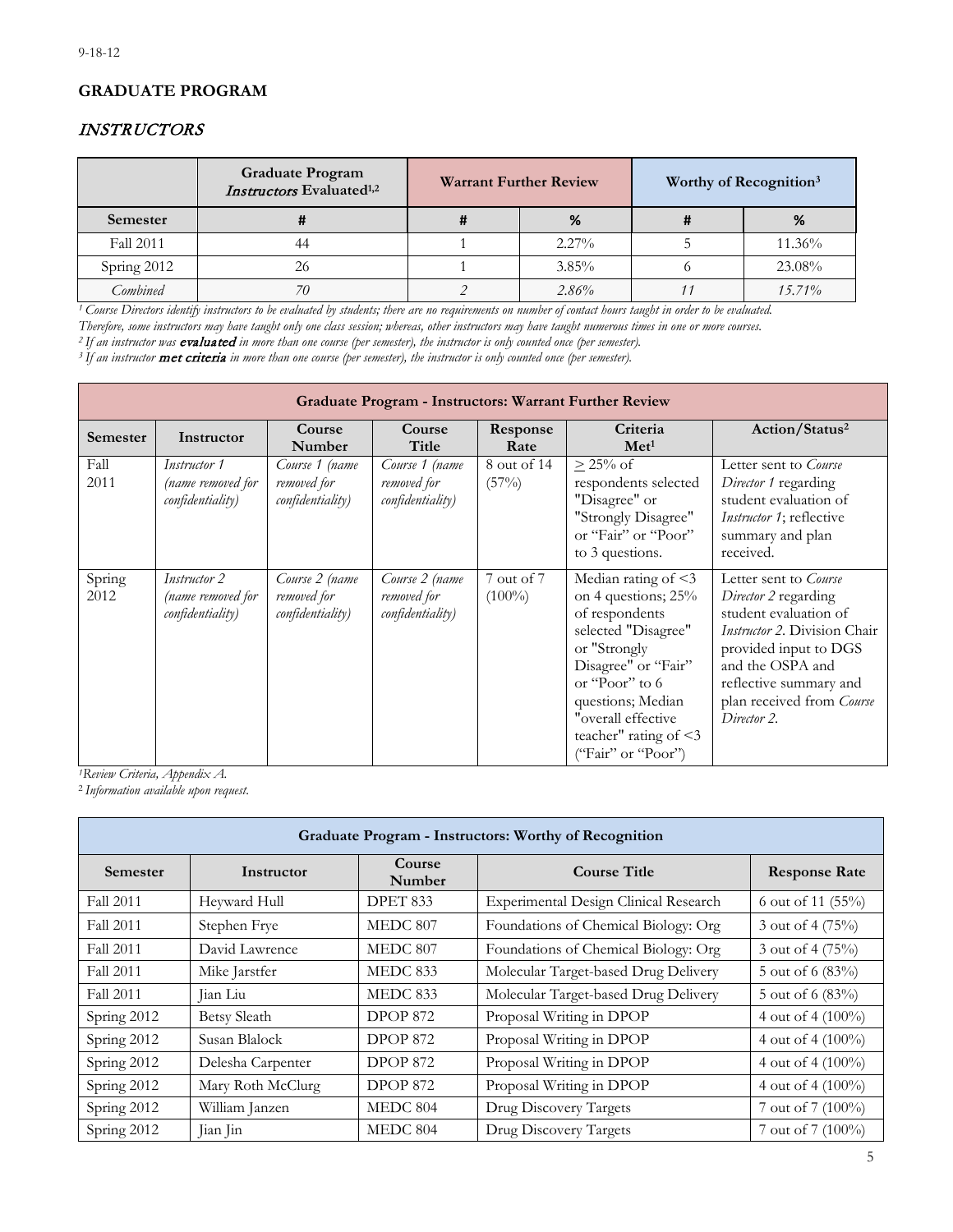# **ELECTIVE COURSES – PROFESSIONAL AND GRADUATE PROGRAMS**

# **COURSES**

|             | <b>Elective Courses</b><br>Evaluated | <b>Warrant Further Review</b> |          | <b>Worthy of Recognition</b> |           |
|-------------|--------------------------------------|-------------------------------|----------|------------------------------|-----------|
| Semester    |                                      | %                             |          |                              | %         |
| Fall 2011   | 10                                   |                               | $0.00\%$ |                              | $50.00\%$ |
| Spring 2012 |                                      |                               | $0.00\%$ |                              | 27.27%    |
| Combined    | $\bigcap$                            |                               | $0.00\%$ |                              | 38.10%    |

| <b>Elective Courses: Worthy of Recognition</b> |                  |                                                         |                                 |                       |  |  |  |  |  |
|------------------------------------------------|------------------|---------------------------------------------------------|---------------------------------|-----------------------|--|--|--|--|--|
| <b>Semester</b>                                | Course<br>Number | Course<br>Title                                         | Course<br>Director(s)           | <b>Response Rate</b>  |  |  |  |  |  |
| Fall 2011                                      | <b>DPET 832</b>  | Pharmacogenomics                                        | Roy L. Hawke;<br>Howard McLeod  | 8 out of 15 (53.33%)  |  |  |  |  |  |
| Fall 2011                                      | <b>DPPE 803</b>  | <b>Ambulatory Care</b>                                  | Phil Rodgers;<br>Debra Kemp     | 28 out of 40 (70.00%) |  |  |  |  |  |
| Fall 2011                                      | <b>DPPE 820</b>  | Managing the Practice of Pharmacy                       | Fred M. Eckel                   | 16 out of 36 (44.44%) |  |  |  |  |  |
| Fall 2011                                      | <b>DPPE 830</b>  | The Leadership Challenge                                | Wendy Cox;<br>Mary Roth McClurg | 17 out of 18 (94.44%) |  |  |  |  |  |
| Fall 2011                                      | <b>MOPH 801</b>  | Nuclear Pharmacy                                        | Richard Kowalsky                | 7 out of 17 (41.18%)  |  |  |  |  |  |
| Spring 2012                                    | <b>DPET 810</b>  | <b>HIV</b>                                              | Amanda Corbett                  | 7 out of 10 (70.00%)  |  |  |  |  |  |
| Spring 2012                                    | <b>DPPE 804</b>  | Teaching and Learning Concepts and<br>Pharmacy Practice | Jennifer Robertson              | 6 out of 9 (66.67%)   |  |  |  |  |  |
| Spring 2012                                    | <b>DPPE 811</b>  | Infectious Diseases                                     | Ralph Raasch                    | 18 out of 30 (60.00%) |  |  |  |  |  |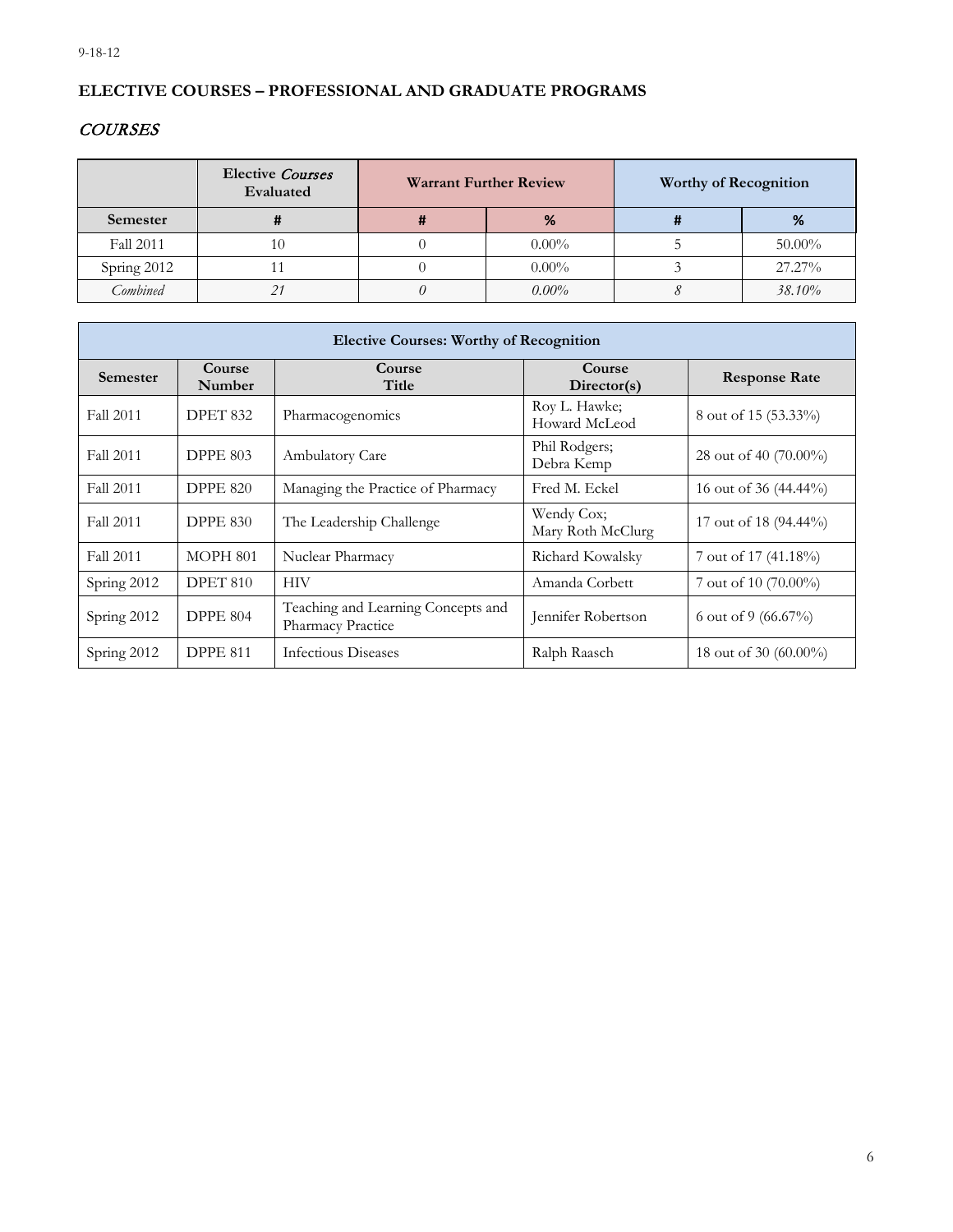## **ELECTIVE COURSES – PROFESSIONAL AND GRADUATE PROGRAMS**

## INSTRUCTORS

|             | <b>Elective Instructors</b><br>Evaluated <sup>1,2</sup> | <b>Warrant Further Review</b> |          | Worthy of Recognition <sup>3</sup> |           |
|-------------|---------------------------------------------------------|-------------------------------|----------|------------------------------------|-----------|
| Semester    |                                                         |                               | %        |                                    | %         |
| Fall 2011   |                                                         |                               | $0.00\%$ |                                    | 32.08%    |
| Spring 2012 |                                                         |                               | $0.00\%$ |                                    | 29.63%    |
| Combined    | 80                                                      |                               | $0.00\%$ |                                    | $31.25\%$ |

<sup>1</sup> Course Directors identify instructors to be evaluated by students; there are no requirements on number of contact hours taught in order to be evaluated. Therefore, some *instructors may have taught only one class session; whereas, other instructors may have taught numerous times in one or more courses.*

<sup>3</sup> If an instructor **met criteria** in more than one course (per semester), the instructor is only counted once (per semester).

| <b>Elective Instructors: Worthy of Recognition</b> |                         |                  |                                                         |                       |  |  |  |
|----------------------------------------------------|-------------------------|------------------|---------------------------------------------------------|-----------------------|--|--|--|
| Semester                                           | Instructor <sup>4</sup> | Course<br>Number | <b>Course Title</b>                                     | <b>Response Rate</b>  |  |  |  |
| Fall 2011                                          | Amanda Corbett          | <b>DPET 816</b>  | <b>Integrative Meds</b>                                 | 10 out of 20 (50.00%) |  |  |  |
| <b>Fall 2011</b>                                   | <b>Bob Blouin</b>       | <b>DPPE 830</b>  | The Leadership Challenge                                | 17 out of 18 (94.44%) |  |  |  |
| Fall 2011                                          | Chris Walko             | DPET 816         | <b>Integrative Meds</b>                                 | 10 out of 20 (50.00%) |  |  |  |
| Fall 2011                                          | Chris Walko             | <b>DPET 832</b>  | Pharmacogenomics                                        | 8 out of 15 (53.33%)  |  |  |  |
| Fall 2011                                          | Craig Lee               | DPET 813         | Cardio                                                  | 22 out of 40 (55.00%) |  |  |  |
| Fall 2011                                          | Craig Lee               | <b>DPET 832</b>  | Pharmacogenomics                                        | 8 out of 15 (53.33%)  |  |  |  |
| Fall 2011                                          | Debra Kemp              | <b>DPPE 803</b>  | Ambulatory Care                                         | 28 out of 40 (70.00%) |  |  |  |
| Fall 2011                                          | Fred Eckel              | <b>DPPE 820</b>  | Managing the Practice of Pharmacy                       | 16 out of 36 (44.44%) |  |  |  |
| Fall 2011                                          | Howard McLeod           | DPET 832         | Pharmacogenomics                                        | 8 out of 15 (53.33%)  |  |  |  |
| Fall 2011                                          | John Valgus             | DPET 832         | Pharmacogenomics                                        | 8 out of 15 (53.33%)  |  |  |  |
| Fall 2011                                          | Lynn Dressler           | DPET 832         | Pharmacogenomics                                        | 8 out of 15 (53.33%)  |  |  |  |
| <b>Fall 2011</b>                                   | Macary Marciniak        | DPPE 831         | Self Care                                               | 14 out of 15 (93.33%) |  |  |  |
| Fall 2011                                          | Mary Roth McClurg       | DPPE 830         | The Leadership Challenge                                | 17 out of 18 (94.44%) |  |  |  |
| Fall 2011                                          | Pam Joyner              | <b>DPPE 830</b>  | The Leadership Challenge                                | 17 out of 18 (94.44%) |  |  |  |
| <b>Fall 2011</b>                                   | Phil Rodgers            | <b>DPPE 803</b>  | Ambulatory Care                                         | 28 out of 40 (70.00%) |  |  |  |
| <b>Fall 2011</b>                                   | Richard Kowalsky        | MOPH 801         | Nuclear Pharmacy                                        | 7 out of 17 (41.18%)  |  |  |  |
| Fall 2011                                          | Shanna O'Connor         | DPPE 831         | Self Care                                               | 14 out of 15 (93.33%) |  |  |  |
| Fall 2011                                          | Stefanie Ferreri        | <b>DPPE 831</b>  | Self Care                                               | 14 out of 15 (93.33%) |  |  |  |
| Fall 2011                                          | Stephen Caiola          | <b>DPPE 820</b>  | Managing the Practice of Pharmacy                       | 16 out of 36 (44.44%) |  |  |  |
| Spring 2012                                        | Amanda Corbett          | DPET 810         | <b>HIV</b>                                              | 7 out of 10 (70.00%)  |  |  |  |
| Spring 2012                                        | Chris Walko             | <b>DPET 812</b>  | Advanced Hem/Onc Pharmacotherapy                        | 18 out of 28 (64.29%) |  |  |  |
| Spring 2012                                        | Christopher Hurt        | DPET 810         | <b>HIV</b>                                              | 7 out of 10 (70.00%)  |  |  |  |
| Spring 2012                                        | David Wohl              | DPET 810         | HIV                                                     | 7 out of 10 (70.00%)  |  |  |  |
| Spring 2012                                        | Jena Ivey Burkhart      | DPPE 800         | Geriatric Pharmacy Practice                             | 9 out of 12 (75.00%)  |  |  |  |
| Spring 2012                                        | Jennifer Robertson      | <b>DPPE 804</b>  | Teaching and Learning Concepts and<br>Pharmacy Practice | 6 out of 9 (66.67%)   |  |  |  |
| Spring 2012                                        | Ralph Raasch            | <b>DPPE 811</b>  | <b>Infectious Diseases</b>                              | 18 out of 30 (60.00%) |  |  |  |
| Spring 2012                                        | Susan Peck              | <b>DPPE 804</b>  | Teaching and Learning Concepts and<br>Pharmacy Practice | 6 out of 9 (66.67%)   |  |  |  |

*4 There are 23 unique instructors who received a "worthy of recognition". Three instructors received received more than one "worthy of recognition". Two instructors received a "worthy of recognition" each semester, thus the combined total of 25 in summary table.*